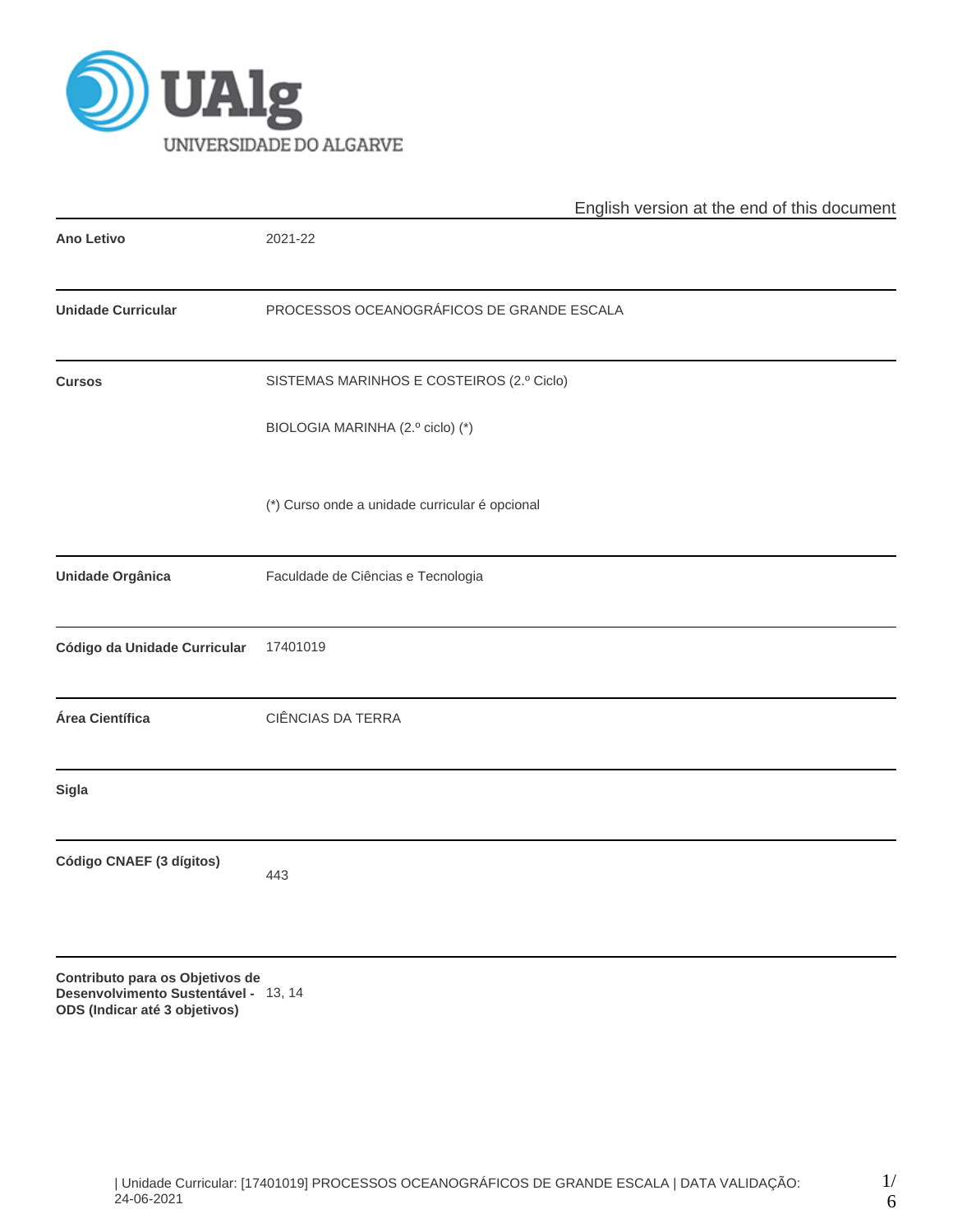

**Línguas de Aprendizagem**

Inglês/English

**Modalidade de ensino**

Presencial

**Docente Responsável** Paulo José Relvas de Almeida

| <b>DOCENTE</b>                 | <b>TIPO DE AULA</b> | <b>TURMAS</b> | <b>TOTAL HORAS DE CONTACTO (*)</b> |  |  |
|--------------------------------|---------------------|---------------|------------------------------------|--|--|
| I Paulo José Relvas de Almeida | тp                  | T4. TD4       | 30T <sup>.</sup>                   |  |  |

\* Para turmas lecionadas conjuntamente, apenas é contabilizada a carga horária de uma delas.

| <b>ANO</b> | <b>PERIODO DE FUNCIONAMENTO*</b> | <b>HORAS DE CONTACTO</b> | <b>I HORAS TOTAIS DE TRABALHO</b> | <b>ECTS</b> |
|------------|----------------------------------|--------------------------|-----------------------------------|-------------|
| -10        | וכ                               | 30T: 18TP                | 156                               |             |

\* A-Anual;S-Semestral;Q-Quadrimestral;T-Trimestral

### **Precedências**

Sem precedências

# **Conhecimentos Prévios recomendados**

Física e Oceanografia, preferencialemente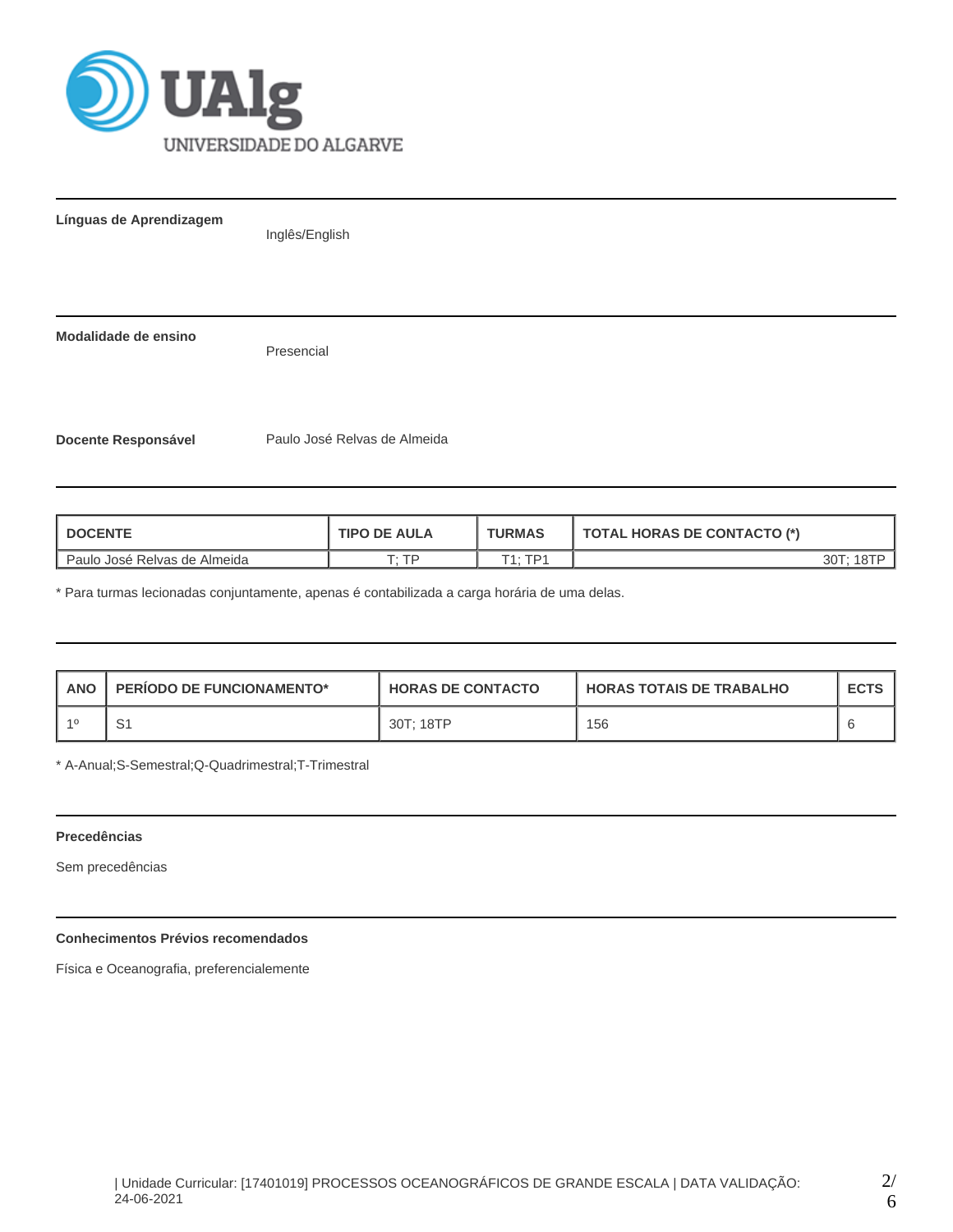

#### **Objetivos de aprendizagem (conhecimentos, aptidões e competências)**

O objetivo desta unidade curricular (UC) é fornecer ao aluno o conhecimento dos princípios fundamentais da física do funcionamento do oceano. O aluno deverá conhecer as propriedades físicas relevantes do oceano e a sua variabilidade espacial e temporal. Deverá entender as trocas de energia no interior do oceano e entre o oceano e os subsistemas adjacentes. Deverá entender as características dos movimentos de larga escala do oceano e relaciona-los com as forças que estão na sua origem. Deverá compreender em profundidade o efeito da rotação da Terra no movimento do oceano. Deverá conhecer os diferentes tipos de circulação oceânica e as condições físicas que os determinam. Deverá conhecer os movimentos ondulatórios no oceano. Deverá ter o conhecimento do funcionamento físico do oceano de forma a ser capaz de o utilizar em problemas interdisciplinares que lhe sejam colocados.

### **Conteúdos programáticos**

1. Introdução: O oceano profundo e o oceano nas margens continentais; Conceitos básicos - temperatura, salinidade, densidade e campo de pressão no oceano; Principais mecanismos geradores dos movimentos oceânicos; As diferentes escalas na circulação dos oceanos. 2. Balanços e fluxos no oceano: Balanços de massa, sal e calor no oceano; Equação da continuidade; Formação, evolução e mistura de massas de água. Análise termohalina. 3. Movimento do oceano: As diferentes forças que atuam no oceano; Equilíbrio hidroestático; Estratificação e estabilidade; Equilíbrio geostrófico; Condições barotrópicas e baroclínicas; Vorticidade; Correntes de inércia e outros casos particulares. 4. Circulação induzida pelo vento: Dinâmica de Ekman; Transporte de Ekman e afloramento; Regiões de convergência e divergência. 5. Circulação geral do oceano; Circulação termohalina. 6. Ondas no oceano: Ondas de pequena amplitude; Ondas de Kelvin; Marés; Ondas planetárias.

### **Metodologias de ensino (avaliação incluída)**

30 horas de aulas teóricas e 18 horas de aulas teórico-práticas, às quais correspondem 118 horas de trabalho autónomo do aluno. As aulas teóricas serão expositivas e deverão transmitir ao aluno os conhecimentos que sustentam a física do oceano. Os tópicos serão cobertos sequencialmente e sistematicamente, por vezes com o auxílio de slides projetados, mas recorrendo preferencialmente ao quadro. A UC será acompanhada com uma página web própria, na qual serão colocados os materiais que acompanham a UC. Sempre que possível e relevante, capítulos de livros, resultados de projetos de investigação ou artigos científicos serão referenciados e colocados à disposição dos alunos na página web da UC. As aulas teórico-práticas abordarão os instrumentos e métodos de observação das grandezas físicas importantes em oceanografia e a sua representação gráfica e análise. Avaliação: dois testes escritos, cada um conta com 50% para a a nota final. Nota mínima de 8 valores em cada para dispensar do exame.

#### **Bibliografia principal**

Pond, S. and Pickard, G., 1983. Introductory Dynamical Oceanography, Pergamon Press.

Stewart, R. H., 2005. Introduction to Physical Oceanography, Department of Oceanography, Texas A & M University ( [http://oceanworld.tamu.edu/ocean410/ocng410\\_text\\_book.html](http://oceanworld.tamu.edu/ocean410/ocng410_text_book.html) ).

Ocean Circulation, 1989. The Open University Course Team, Pergamon Press.

Ocean Circulation and Climate, edited by Gerold Siedler, Stephen M. Griffies, John Gould, John A. Church, International Geophysics Vol. 103, Academic Press, 2013

L. D. Talley, G. L. Pickard, W. J. Emery, and J. H. Swift, 2011. Descriptive Physical Oceanography, 6<sup>th</sup> Edition, Academic Press.

Knauss, J. A., 1997. Introduction to Physical Oceanography., Prentice Hall.

A.E. Gill, Atmosphere-Ocean Dynamics, Academic Press, 1982.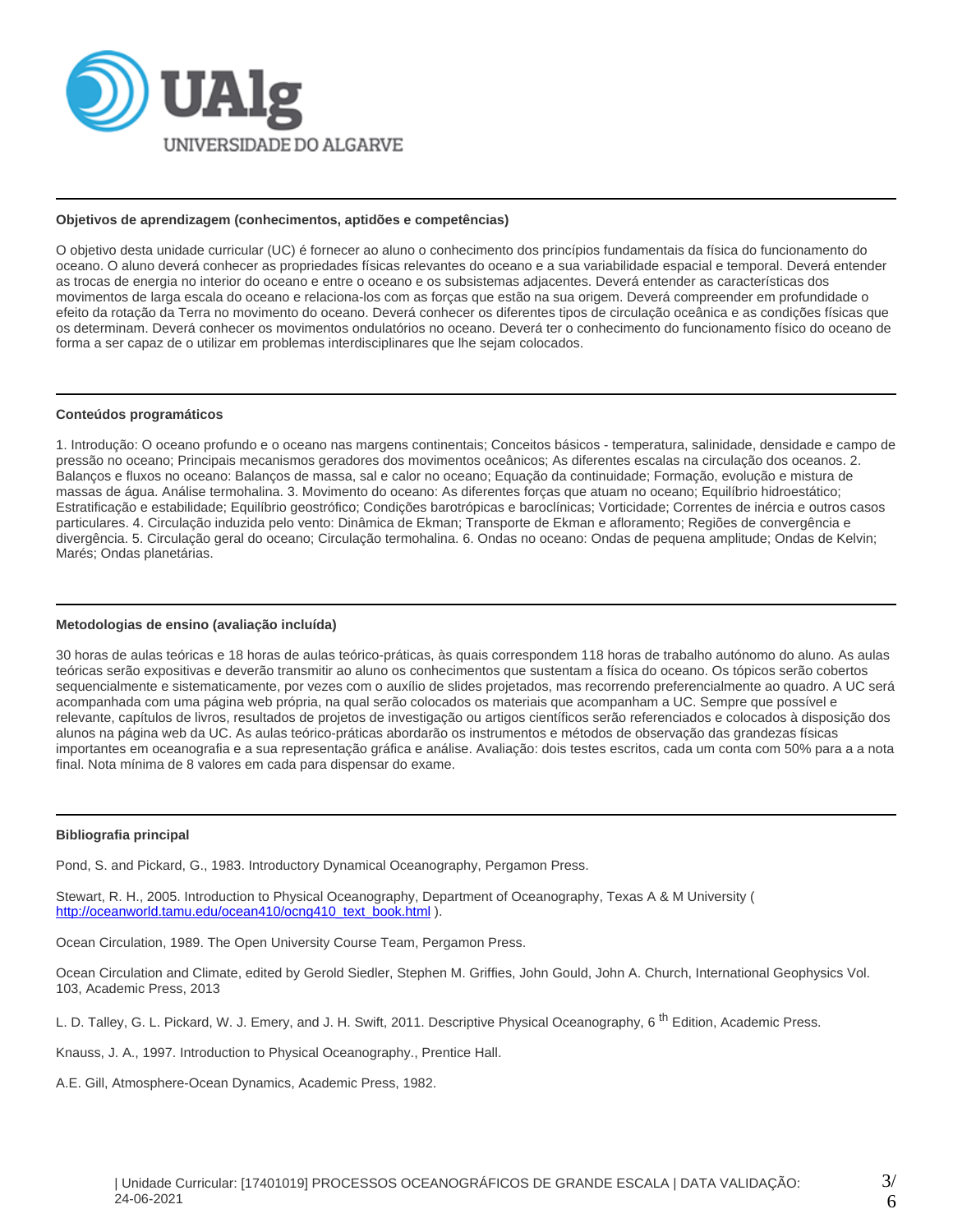

| <b>Academic Year</b>                                                                                   | 2021-22                                     |  |  |  |  |  |
|--------------------------------------------------------------------------------------------------------|---------------------------------------------|--|--|--|--|--|
| <b>Course unit</b>                                                                                     | LARGE SCALE OCEAN PROCESSES                 |  |  |  |  |  |
| <b>Courses</b>                                                                                         | MARINE AND COASTAL SYSTEMS<br>Common Branch |  |  |  |  |  |
|                                                                                                        | MARINE BIOLOGY (*)                          |  |  |  |  |  |
|                                                                                                        | (*) Optional course unit for this course    |  |  |  |  |  |
| <b>Faculty / School</b>                                                                                | FACULTY OF SCIENCES AND TECHNOLOGY          |  |  |  |  |  |
| <b>Main Scientific Area</b>                                                                            |                                             |  |  |  |  |  |
| Acronym                                                                                                |                                             |  |  |  |  |  |
| <b>CNAEF</b> code (3 digits)                                                                           | 443                                         |  |  |  |  |  |
| <b>Contribution to Sustainable</b><br><b>Development Goals - SGD</b><br>(Designate up to 3 objectives) | 13, 14                                      |  |  |  |  |  |
| Language of instruction                                                                                | English                                     |  |  |  |  |  |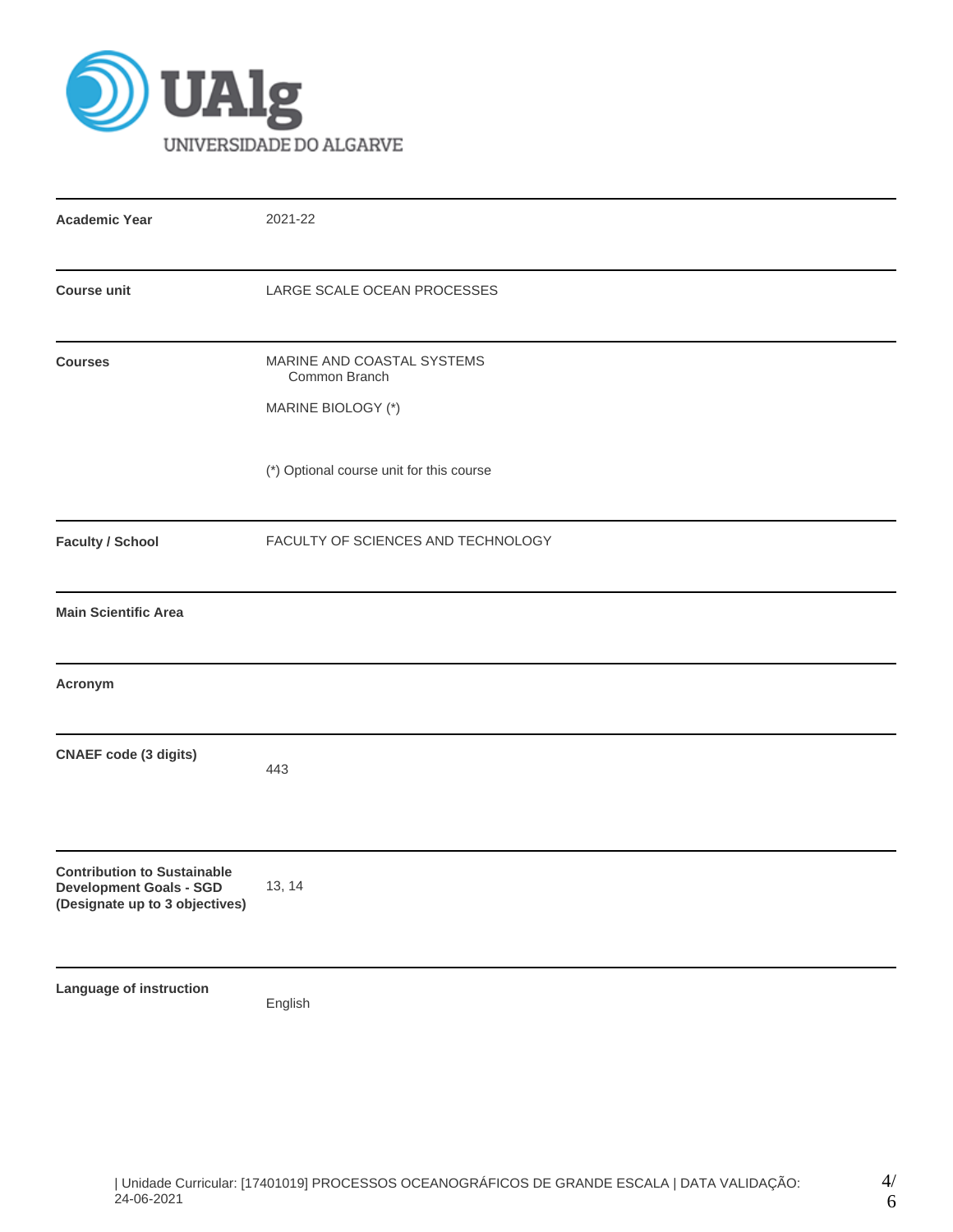

**Teaching/Learning modality**

In classroom

**Coordinating teacher** Paulo José Relvas de Almeida

| <b>Teaching staff</b>        | ™уре | <b>Classes</b> | Hours (*) |
|------------------------------|------|----------------|-----------|
| Paulo José Relvas de Almeida | ח ד  | $T1 \cdot TD1$ | ו טט      |

For classes taught jointly, it is only accounted the workload of one.

| Con | $\overline{\phantom{a}}$ |    | ום | <b>Trea</b> |    |    |     |     | Total     |
|-----|--------------------------|----|----|-------------|----|----|-----|-----|-----------|
|     | 30                       | н٠ | Ш  |             | IЮ | ШC | ll( | IІC | AET<br>Эt |

T - Theoretical; TP - Theoretical and practical ; PL - Practical and laboratorial; TC - Field Work; S - Seminar; E - Training; OT - Tutorial; O - Other

### **Pre-requisites**

no pre-requisites

### **Prior knowledge and skills**

Physics and Oceanography, preferentially

#### **The students intended learning outcomes (knowledge, skills and competences)**

The purpose of this curricular unit (UC) is to provide to the student the knowledge of the fundamental principles of the physics of the functioning of the ocean. The student must meet the relevant physical properties of the ocean and its spatial and temporal variability. He/she should understand the energy exchanges within the ocean and between the ocean and the adjacent subsystems. He/she should understand the features of the large-scale movements of the ocean and relates them with the forces that are at its origin. He/she should understand in depth the effect of Earth's rotation in the motion of the ocean. He/she should know the different types of oceanic circulation and their governing physical frame. He/she should de acquainted with the wave motions in the ocean. He/she should understand the physical functioning of the ocean to be able to use it on interdisciplinary issues which are placed.